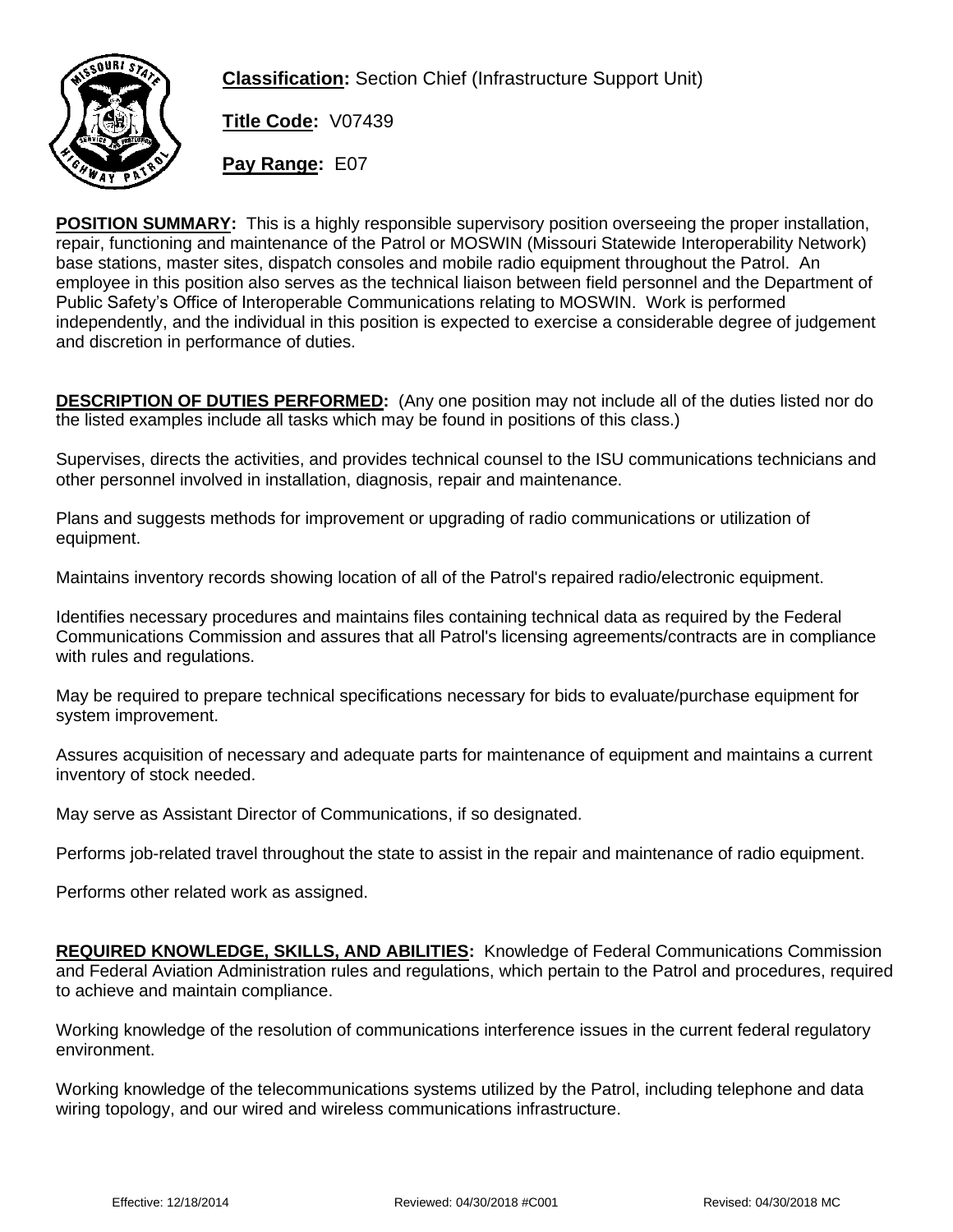## **Classification:** Section Chief (Infrastructure Support Unit) Page 2

Working knowledge of the policies and procedures of the ISU, Operations Unit (OPS) and the User Support Unit (USU) of the Communications Division and how they cooperatively support the general responsibilities of the division.

Working knowledge of the Patrol's purchasing procedures and guidelines.

Knowledge of the basic principles and techniques of supervision.

Working knowledge of the strategic planning process.

Possess successful time management techniques and organizational skills.

Ability to respond quickly and effectively in critical situations.

Ability to train and assist others in complex technical functions.

Ability to comprehend complex electronic equipment maintenance manuals and schematics.

Ability to perform job-related travel, as requested.

Ability to lift radio equipment and tools necessary for repair.

Ability to gather, assemble, correlate and analyze facts to be incorporated into reports.

Ability to work closely with others in a cooperative team effort and display leadership abilities, as necessary.

Ability to make decisions in accordance with laws, policies, procedures, regulations and apply these to work problems.

Ability to respond at any time and work long hours without taking a break, possibly in inclement and hazardous weather conditions.

Ability to work with highly sensitive information and in confidential and sensitive areas (e.g. troop evidence rooms, crime laboratories, explosive materials areas, etc.) in a confidential and professional manner.

Ability to handle restricted and confidential information in a professional manner and maintain the information as such.

Ability to communicate in English clearly and concisely, both orally and in writing.

Ability to establish and maintain harmonious working relations with others.

Ability to work with material that may be of a sexual nature relating to criminal activity (e.g., written material, photographs, and/or verbal language, etc.).

Ability to work hours as assigned.